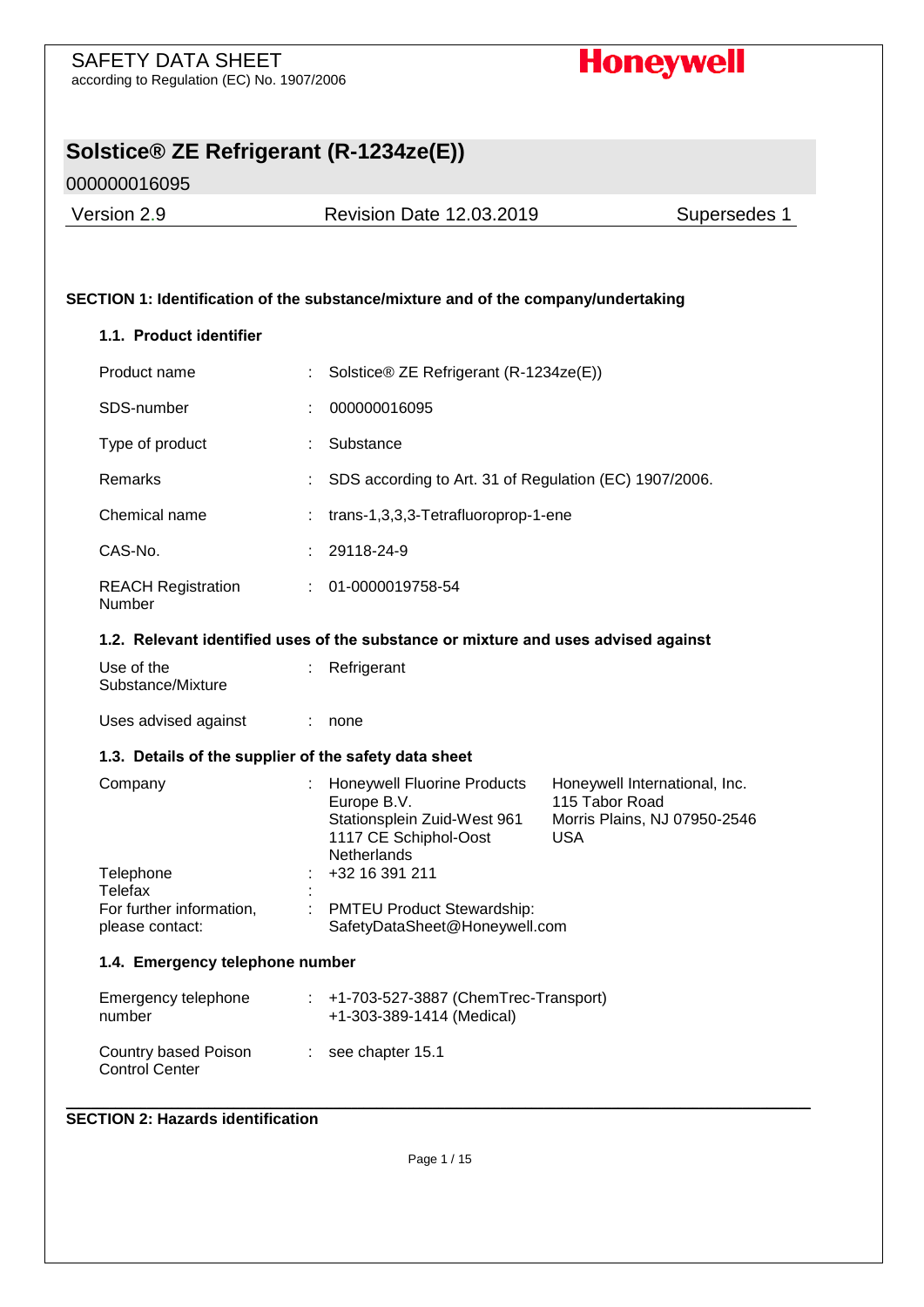# **Honeywell**

# **Solstice® ZE Refrigerant (R-1234ze(E))**

# 000000016095

Version 2.9 Revision Date 12.03.2019 Supersedes 1

### **2.1. Classification of the substance or mixture**

#### **REGULATION (EC) No 1272/2008**

Gases under pressure Liquefied gas H280 Contains gas under pressure; may explode if heated.

#### **2.2. Label elements**

#### **REGULATION (EC) No 1272/2008**

| Hazard pictograms        |                   |                                                                   |
|--------------------------|-------------------|-------------------------------------------------------------------|
| Signal word              | Warning           |                                                                   |
| <b>Hazard statements</b> | $\div$ H280       | Contains gas under pressure; may<br>explode if heated.            |
| Precautionary statements | P <sub>260</sub>  | Do not breathe dust/ fume/ gas/ mist/<br>vapours/ spray.          |
|                          | P <sub>280</sub>  | Wear protective gloves/ eye protection/<br>face protection.       |
|                          | P <sub>2</sub> 84 | In case of inadequate ventilation wear<br>respiratory protection. |
|                          | $P308 + P313$     | IF exposed or concerned: Get medical<br>advice/attention.         |
|                          | $P410 + P403$     | Protect from sunlight. Store in a well-<br>ventilated place.      |

#### **2.3. Other hazards**

Warning! Container under pressure.

#### **SECTION 3: Composition/information on ingredients**

#### **3.1. Substance**

| <b>Chemical name</b>                        | CAS-No.<br>Index-No.<br><b>REACH Registration</b><br><b>Number</b><br>EC-No. | Classification 1272/2008 | Concentration | <b>Remarks</b>   |  |
|---------------------------------------------|------------------------------------------------------------------------------|--------------------------|---------------|------------------|--|
| trans- $1,3,3,3$ -<br>Tetrafluoroprop-1-ene | 29118-24-9<br>01-0000019758-54<br>471-480-0                                  | Press. Gas; H280         | 100 %         | $\overline{A}$ * |  |
| Page 2 / 15                                 |                                                                              |                          |               |                  |  |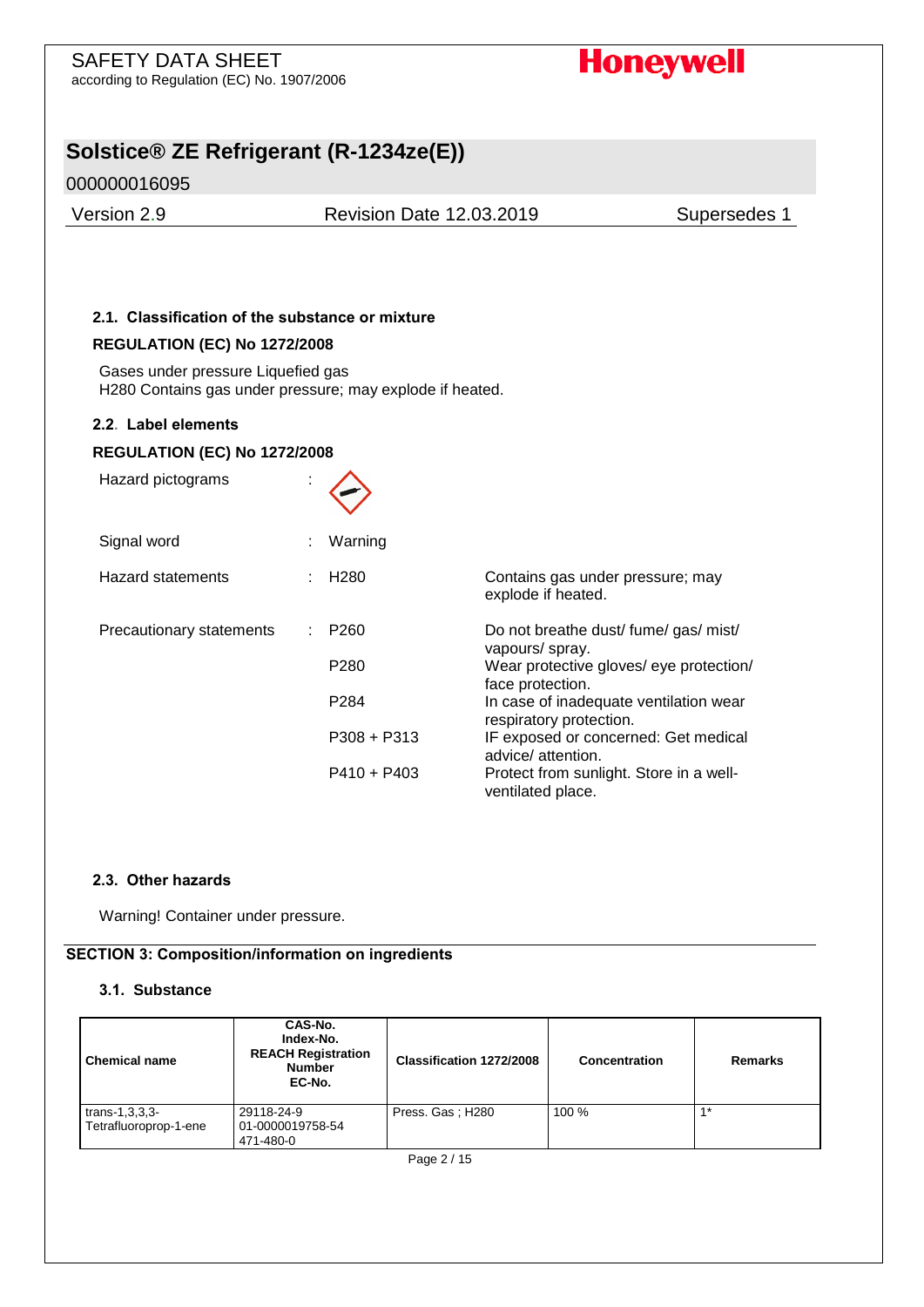# **Solstice® ZE Refrigerant (R-1234ze(E))**

# 000000016095

Version 2.9 Revision Date 12.03.2019 Supersedes 1

1\* - For specific concentration limits see Annexes of 1272/2008

## **3.2. Mixture**

Not applicable

Occupational Exposure Limit(s), if available, are listed in Section 8. For the full text of the H-Statements mentioned in this Section, see Section 16.

### **SECTION 4: First aid measures**

### **4.1 Description of first aid measures**

#### *General advice*:

First aider needs to protect himself. Move out of dangerous area. Keep warm and in a quiet place. Show this safety data sheet to the doctor in attendance. Take off all contaminated clothing immediately.

*Inhalation:* 

If inhaled, remove to fresh air. Get medical attention if irritation develops and persists.

*Skin contact:* 

Rapid evaporation of the liquid may cause frostbite. If there is evidence of frostbite, bathe (do not rub) with lukewarm (not hot) water. If water is not available, cover with a clean, soft cloth or similar covering. Call a physician if irritation develops or persists.

#### *Eye contact:*

Immediately flush eye(s) with plenty of water. Call a physician immediately.

#### *Ingestion:*

Ingestion is unlikely because of the physical properties and is not expected to be hazardous. As this product is a gas, refer to the inhalation section.

#### **4.2. Most important symptoms and effects, both acute and delayed**

no data available

#### **4.3. Indication of any immediate medical attention and special treatment needed**

no data available

See Section 11 for more detailed information on health effects and symptoms. :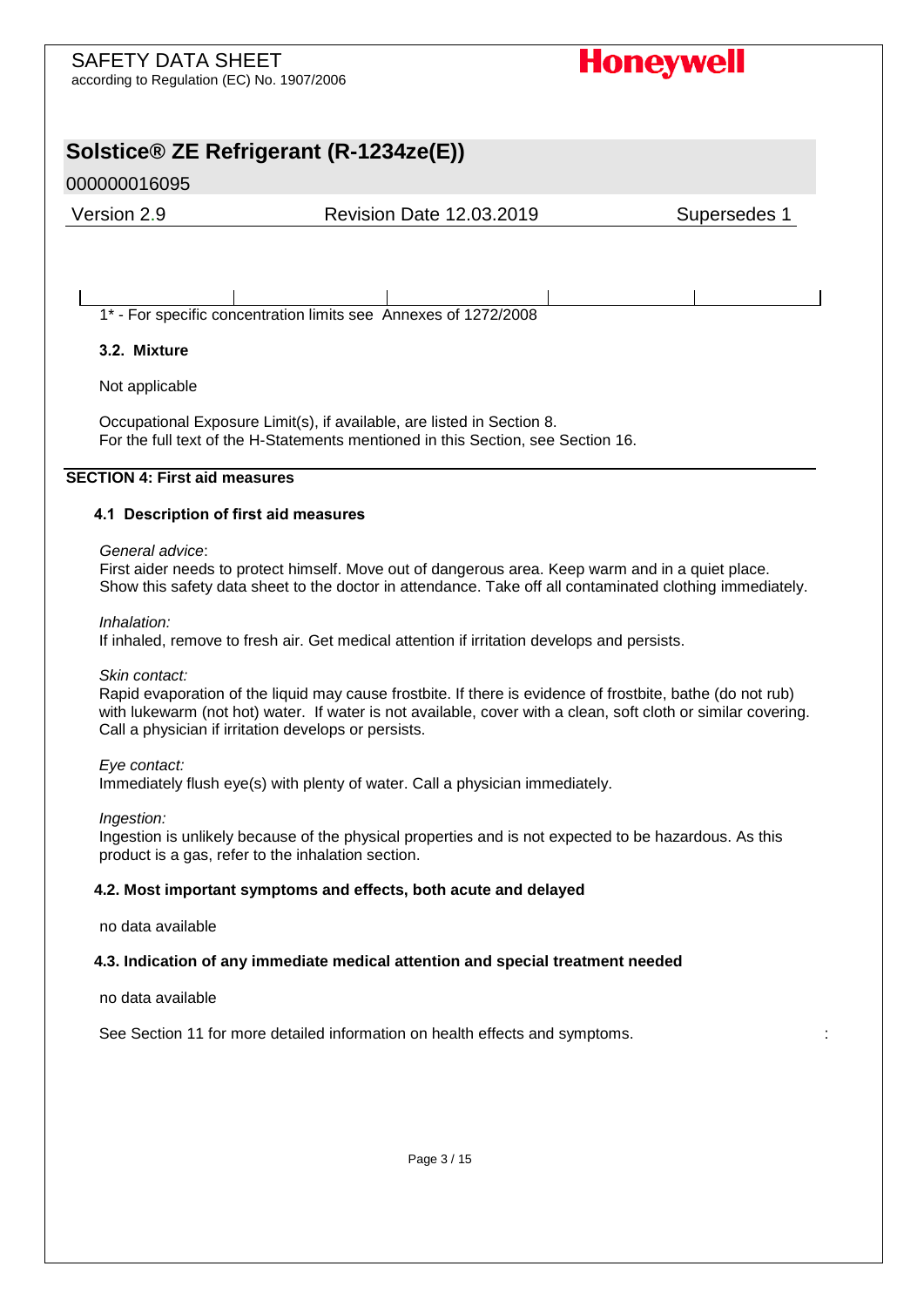**Honeywell** 

# **Solstice® ZE Refrigerant (R-1234ze(E))**

000000016095

Version 2.9 Revision Date 12.03.2019 Supersedes 1

### **SECTION 5: Firefighting measures**

### **5.1. Extinguishing media**

*Suitable extinguishing media:*  Use extinguishing measures that are appropriate to local circumstances and the surrounding environment. Water mist Dry powder Foam Carbon dioxide (CO2)

### **5.2. Special hazards arising from the substance or mixture**

Contents under pressure. Heating will cause pressure rise with risk of bursting Cool closed containers exposed to fire with water spray. Product is not combustible under normal conditions. However, this material can ignite when mixed with air under pressure and exposed to strong ignition sources. Do not allow run-off from fire fighting to enter drains or water courses. Vapours are heavier than air and can cause suffocation by reducing oxygen available for breathing. Some risk may be expected of corrosive and toxic decomposition products. Fire may cause evolution of: Hydrogen fluoride Carbon oxides Carbonyl halides Halogenated compounds

### **5.3. Advice for firefighters**

Wear full protective clothing and self-contained breathing apparatus. Exposure to decomposition products may be a hazard to health. Use extinguishing measures that are appropriate to local circumstances and the surrounding environment.In the event of fire, cool tanks with water spray.

## **SECTION 6: Accidental release measures**

#### **6.1. Personal precautions, protective equipment and emergency procedures**

Provide adequate ventilation. Vapours are heavier than air and can cause suffocation by reducing oxygen available for breathing. Avoid skin contact with leaking liquid (danger of frostbite). Use personal protective equipment. Keep people away from and upwind of spill/leak.

#### **6.2. Environmental precautions**

Page 4 / 15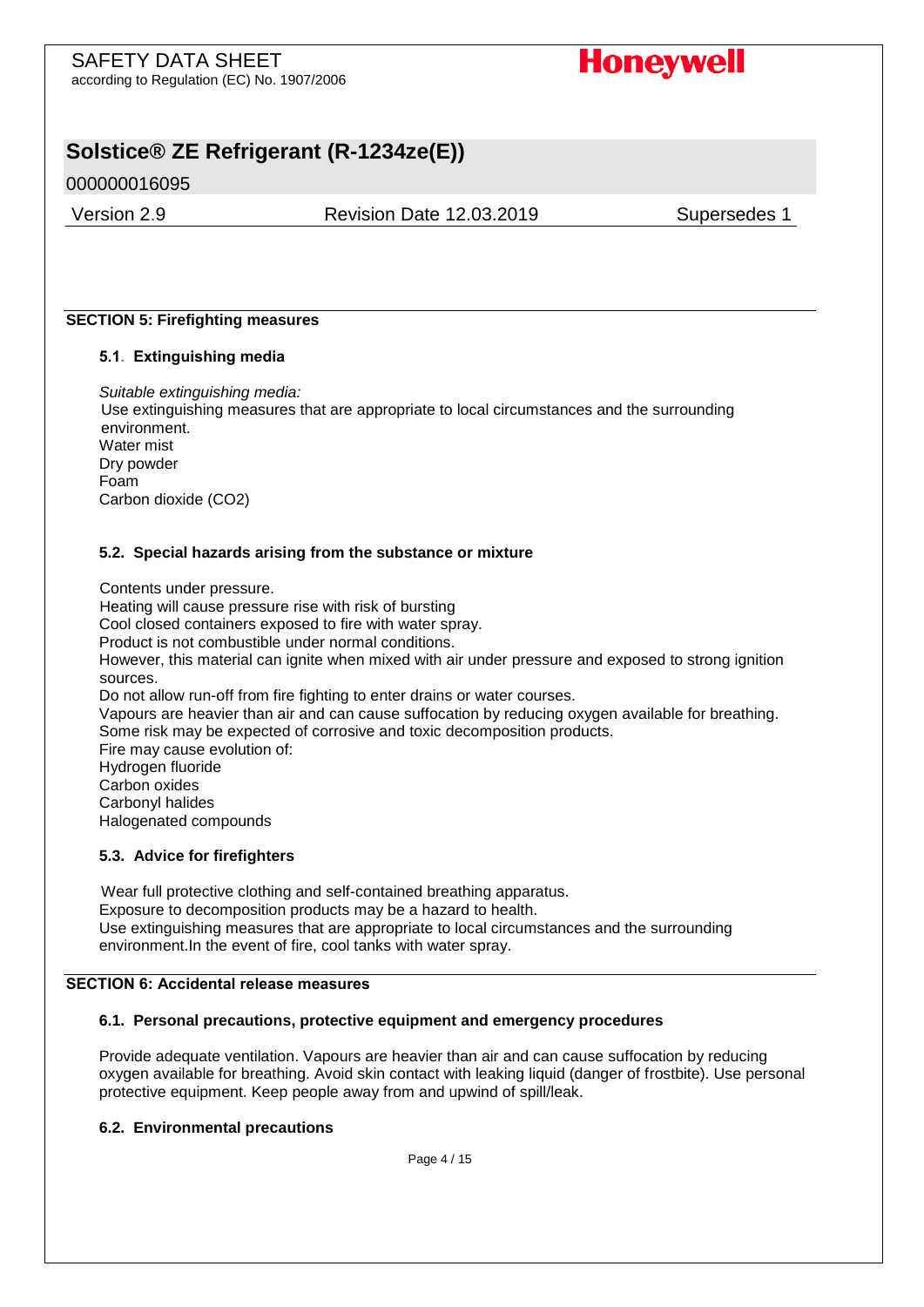# **Honeywell**

# **Solstice® ZE Refrigerant (R-1234ze(E))**

# 000000016095

Version 2.9 Revision Date 12.03.2019 Supersedes 1

Prevent further leakage or spillage if safe to do so. The product evapourates readily. Prevent spreading over a wide area (e.g. by containment or oil barriers).

### **6.3. Methods and materials for containment and cleaning up**

Do not direct water spray at the point of leakage. Allow to evaporate.

### **6.4. Reference to other sections**

For personal protection see section 8.

### **SECTION 7: Handling and storage**

### **7.1. Precautions for safe handling**

*Advice on safe handling:*

Pressurized container: protect from sunlight and do not expose to temperatures exceeding 50 °C. Do not pierce or burn, even after use. Exhaust ventilation at the object is necessary.

#### *Advice on protection against fire and explosion:*

Do not spray on a naked flame or any incandescent material. Keep away from direct sunlight. Fire or intense heat may cause violent rupture of packages. Vapours may form explosive mixtures with air. The product is not easily combustible.

*Hygiene measures:*  Avoid breathing vapours, mist or gas. Keep working clothes separately.

## **7.2. Conditions for safe storage, including any incompatibilities**

*Further information on storage conditions:*  Keep containers tightly closed in a cool, well-ventilated place. Keep only in the original container at temperature not exceeding 50°C Keep away from direct sunlight.

*Advice on common storage:*  Do not store together with: Oxidizing agents

## **7.3. Specific end use(s)**

no additional data available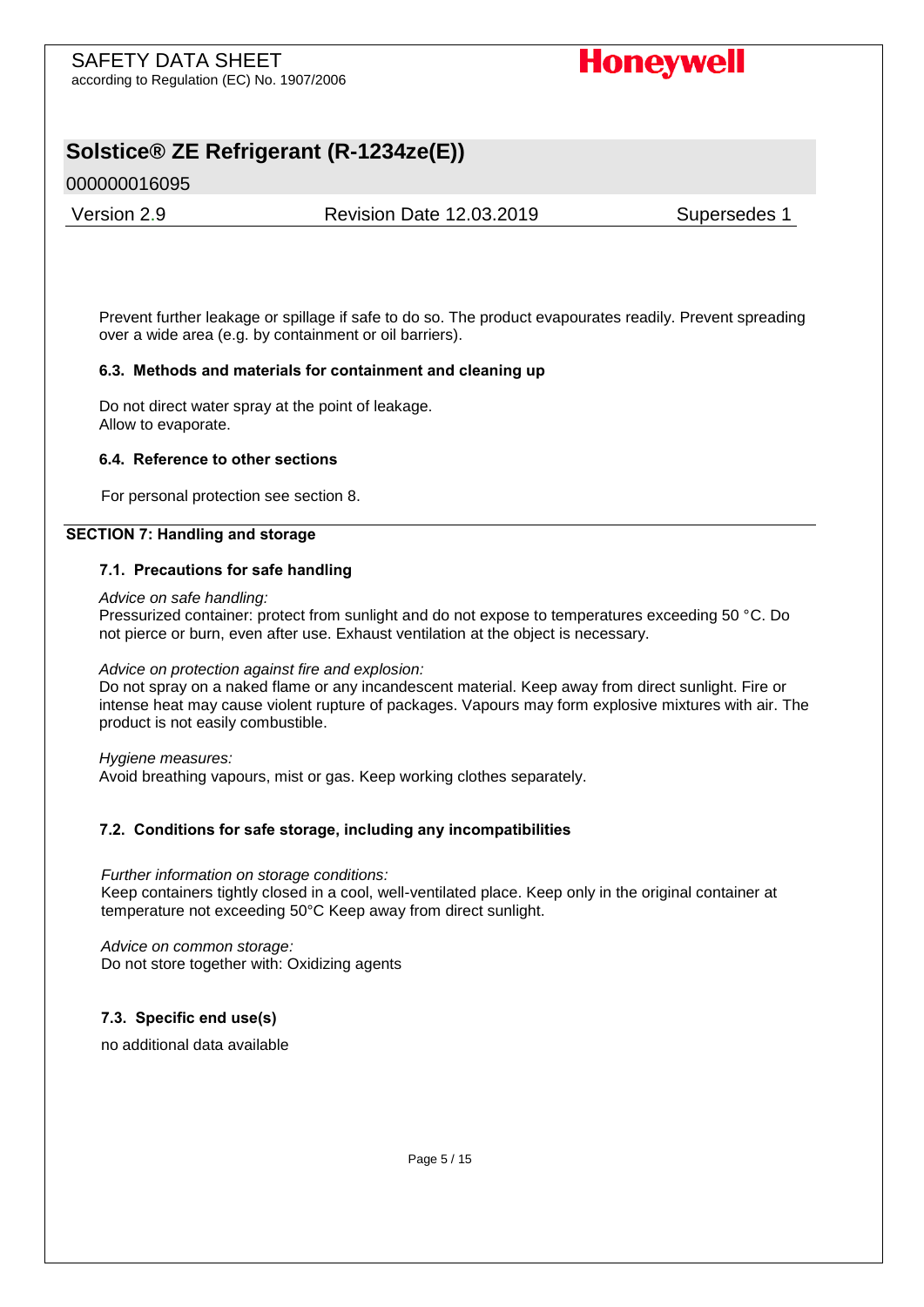**Honeywell** 

# **Solstice® ZE Refrigerant (R-1234ze(E))**

000000016095

Version 2.9 Revision Date 12.03.2019 Supersedes 1

### **SECTION 8: Exposure controls/personal protection**

### **8.1. Control parameters**

#### *Occupational exposure limits:*

| <b>Components</b>                   | Basis /<br>Value type   | Value /<br>Form of exposure | Exceeding<br>Factor | Remarks                                                |
|-------------------------------------|-------------------------|-----------------------------|---------------------|--------------------------------------------------------|
| trans-1,3,3,3-Tetrafluoroprop-1-ene | <b>HONEYWELL</b><br>TWA | 800 ppm                     |                     | We are not aware of<br>any national exposure<br>limit. |

TWA - Time weighted average

#### **DNEL/ PNEC-Values**

| <b>Component</b>                             | End-<br>use/impact                              | <b>Exposure duration</b> | Value         | <b>Exposure routes</b> | <b>Remarks</b> |
|----------------------------------------------|-------------------------------------------------|--------------------------|---------------|------------------------|----------------|
| $trans-1, 3, 3, 3-$<br>Tetrafluoroprop-1-ene | Workers /<br>Long-term<br>systemic<br>effects   |                          | 3902<br>mq/m3 | Inhalation             |                |
| trans- $1,3,3,3$ -<br>Tetrafluoroprop-1-ene  | Consumers /<br>Long-term<br>systemic<br>effects |                          | 830 mg/m3     | Inhalation             |                |

| <b>Component</b>                    | Environmental compartment /<br>Value | Remarks                    |
|-------------------------------------|--------------------------------------|----------------------------|
| trans-1,3,3,3-Tetrafluoroprop-1-ene | Fresh water: 0.1 mg/l                | Assessment factor:<br>1000 |

#### **8.2. Exposure controls**

#### **Occupational exposure controls**

The Personal Protective Equipment must be in accordance with EN standards:respirator EN 136, 140, 149; safety glasses EN 166; protective suit: EN 340, 463, 468, 943-1, 943-2; gloves EN 374, 511; safety shoes EN-ISO 20345.

The type of protective equipment must be selected according to the concentration and amount of the dangerous substance at the specific workplace.

Avoid inhalation of vapour or mist.

# **Engineering measures**

Local exhaust

#### **Personal protective equipment**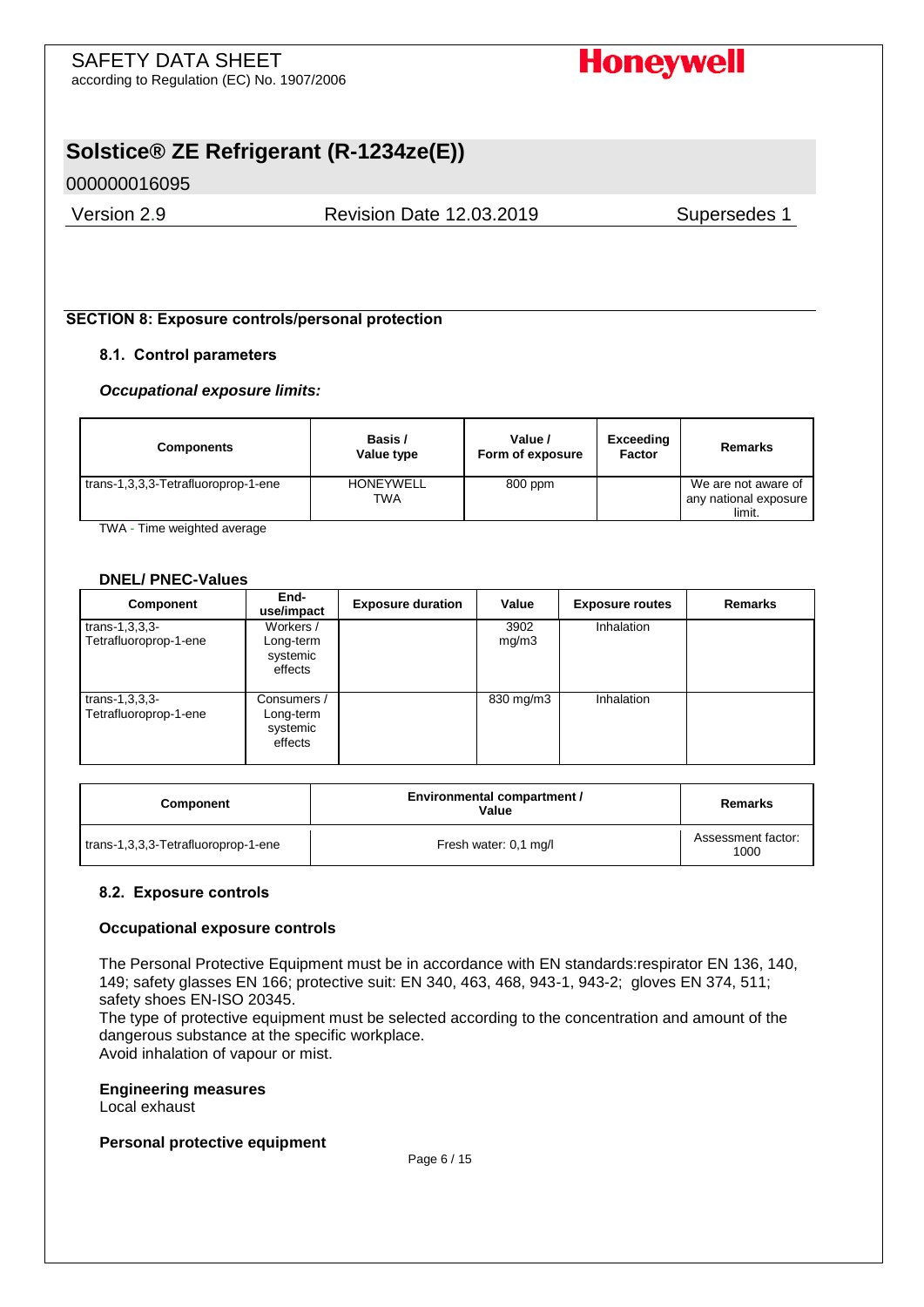# **Solstice® ZE Refrigerant (R-1234ze(E))**

# 000000016095

Version 2.9 Revision Date 12.03.2019 Supersedes 1

*Respiratory protection:*  In case of insufficient ventilation wear suitable respiratory equipment. Self-contained breathing apparatus (EN 133)

*Hand protection:*  Protective gloves against cold (EN 511) Gloves must be inspected prior to use. Replace when worn.

*Eye protection:*  **Goggles** 

*Skin and body protection:*  Wear suitable protective equipment. Protective footwear

#### **Environmental exposure controls**

Handle in accordance with local environmental regulations and good industrial practices.

### **SECTION 9: Physical and chemical properties**

#### **9.1. Information on basic physical and chemical properties**

| Form                        |   | Liquefied gas                                                                                                                               |
|-----------------------------|---|---------------------------------------------------------------------------------------------------------------------------------------------|
| Colour                      | ÷ | colourless                                                                                                                                  |
| Odour                       |   | slight<br>ether-like                                                                                                                        |
| Boiling point/boiling range |   | $: -19 \degree$ C                                                                                                                           |
| Flash point                 |   | Not applicable                                                                                                                              |
| Auto-ignition temperature   |   | 368 °C                                                                                                                                      |
| Lower explosion limit       |   | No LEL and UEL was assigned at standard testing conditions,<br>$20^{\circ}$ C.<br>Exhibits flame limits at temperatures in excess of 28° C. |
| Upper explosion limit       |   | No LEL and UEL was assigned at standard testing conditions,<br>$20^{\circ}$ C.<br>Exhibits flame limits at temperatures in excess of 28° C. |
| Vapour pressure             |   | 4.271 hPa<br>at 20 $\degree$ C<br>Page 7 / 15                                                                                               |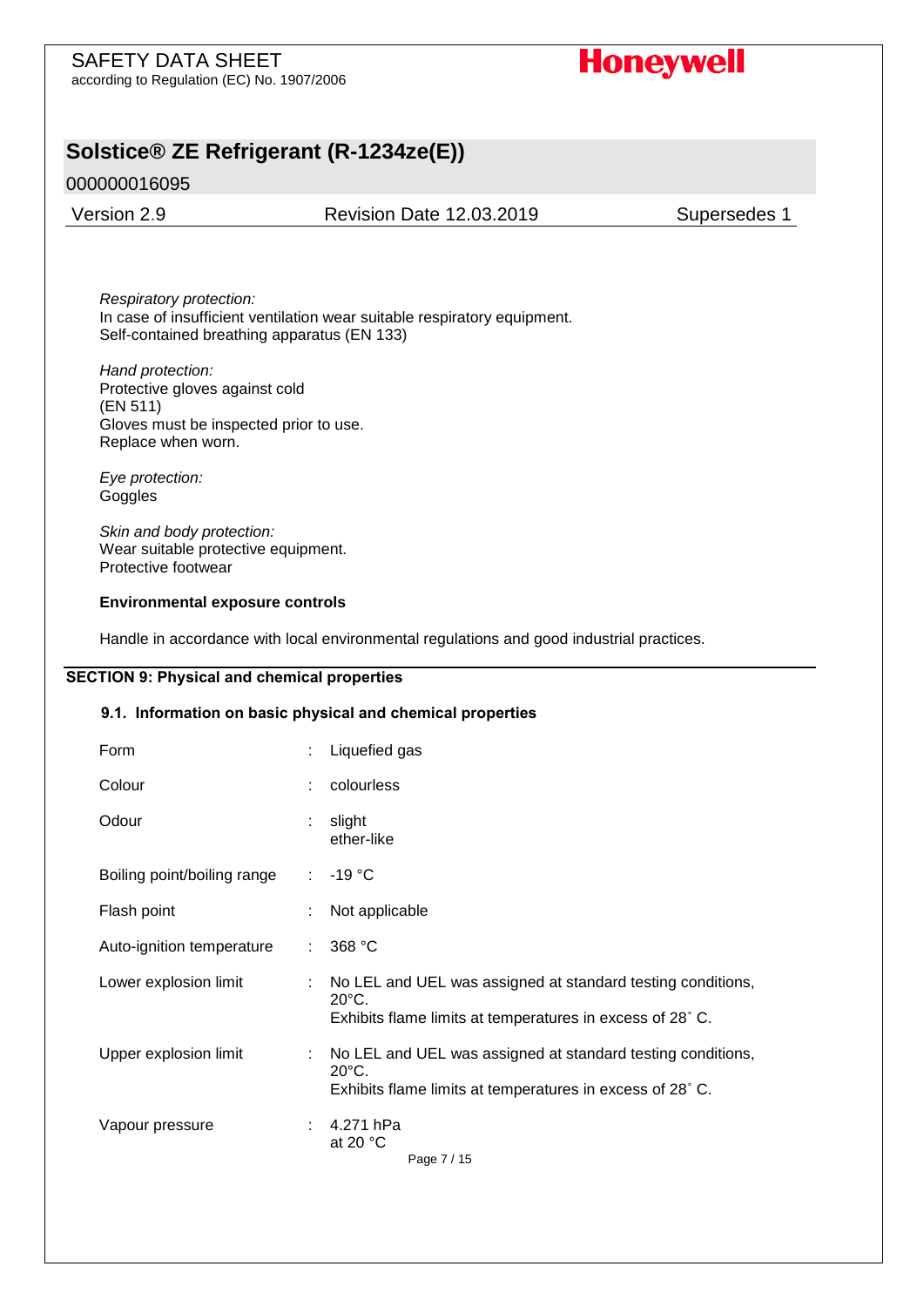# SAFETY DATA SHEET

according to Regulation (EC) No. 1907/2006

# **Honeywell**

# **Solstice® ZE Refrigerant (R-1234ze(E))**

# 000000016095

| Version 2.9                                |    | <b>Revision Date 12.03.2019</b> | Supersedes 1 |
|--------------------------------------------|----|---------------------------------|--------------|
|                                            |    |                                 |              |
|                                            |    |                                 |              |
| Vapour pressure                            | ÷  | 11.152 hPa<br>at 54,4 °C        |              |
| Density                                    |    | : $1,17$ g/cm3<br>at 21,1 °C    |              |
| pH                                         | ÷  | neutral                         |              |
| Water solubility                           | ÷  | $0,373$ g/l                     |              |
| Partition coefficient: n-<br>octanol/water | ÷. | log Pow 1,6                     |              |
| Relative vapour density                    | ÷  | 4<br>$(Air = 1.0)$              |              |

# **9.2 Other Information**

no additional data available

## **SECTION 10: Stability and reactivity**

## **10.1. Reactivity**

Stable under normal conditions.

## **10.2. Chemical stability**

Hazardous decomposition products formed under fire conditions. To avoid thermal decomposition, do not overheat.

## **10.3. Possibility of hazardous reactions**

Hazardous polymerisation does not occur.

## **10.4. Conditions to avoid**

Pressurized container. Protect from sunlight and do not expose to temperatures exceeding 50 °C. Can form a combustible mixture with air at pressures above atmospheric pressure.

#### **10.5. Incompatible materials**

Reactions with alkali metals.

## **10.6. Hazardous decomposition products**

Page 8 / 15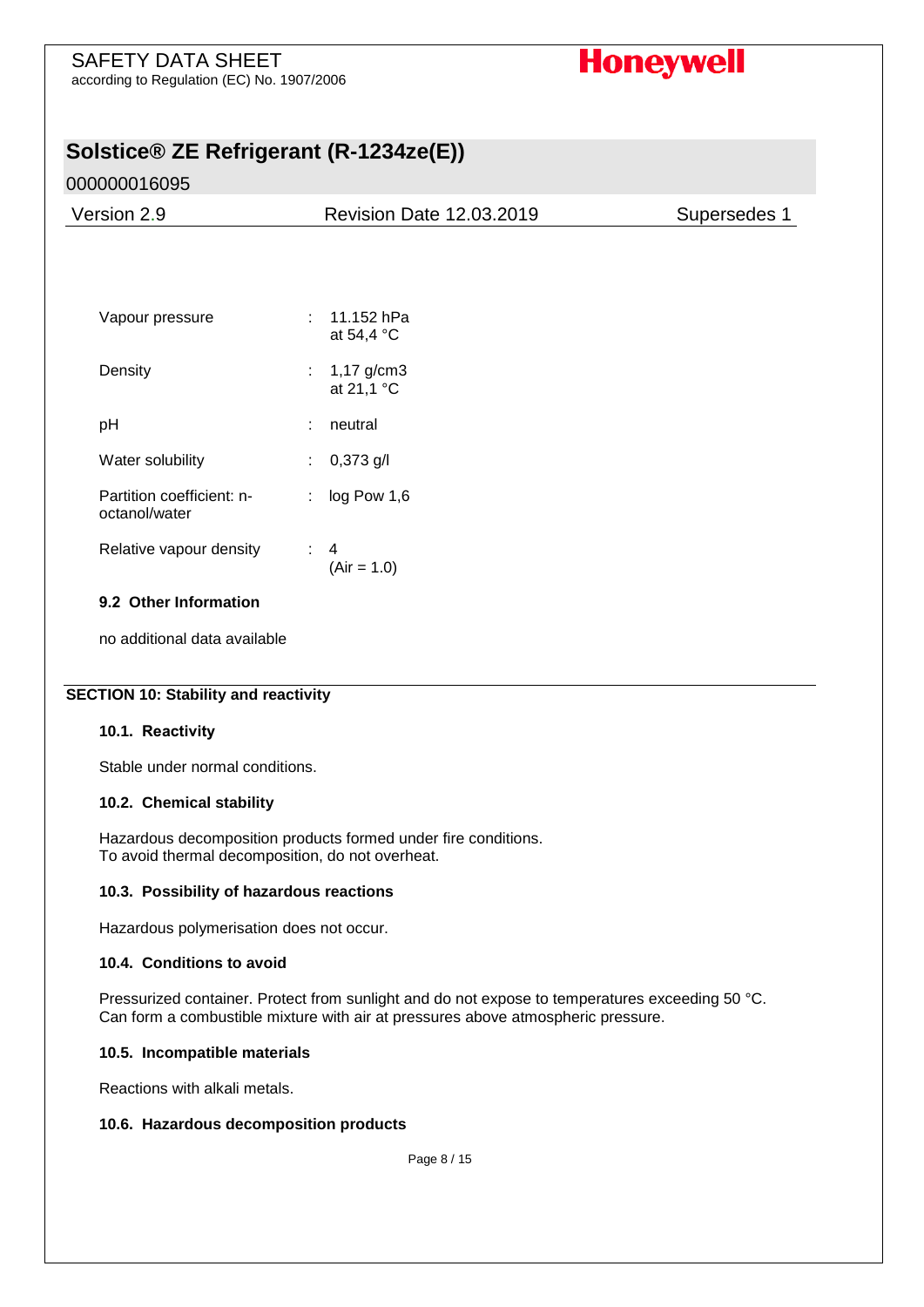**Honeywell** 

# **Solstice® ZE Refrigerant (R-1234ze(E))**

## 000000016095

Version 2.9 Revision Date 12.03.2019 Supersedes 1

Halogenated compounds Carbon oxides Hydrogen fluoride Carbonyl halides

#### **SECTION 11: Toxicological information**

#### **11.1. Information on toxicological effects**

*Acute oral toxicity:*  Not applicable study technically not feasible

*Acute dermal toxicity:*  no data available study technically not feasible

*Acute inhalation toxicity:*  LC0 Species: Rat Value: > 207000 ppm Exposure time: 4 h Method: OECD Test Guideline 403

*Skin irritation:*  Species: Rabbit Result: No skin irritation Method: OECD Test Guideline 404

*Eye irritation:*  no data available study technically not feasible

*Respiratory or skin sensitisation:*  Species: human Result: Does not cause skin sensitisation.

*Repeated dose toxicity:*  Species: Rat Application Route: Inhalation Exposure time: 90 d NOEL: 5000 ppm Method: OECD Test Guideline 413 Note: Subchronic toxicity

*Carcinogenicity:*  Note: no data available

Page 9 / 15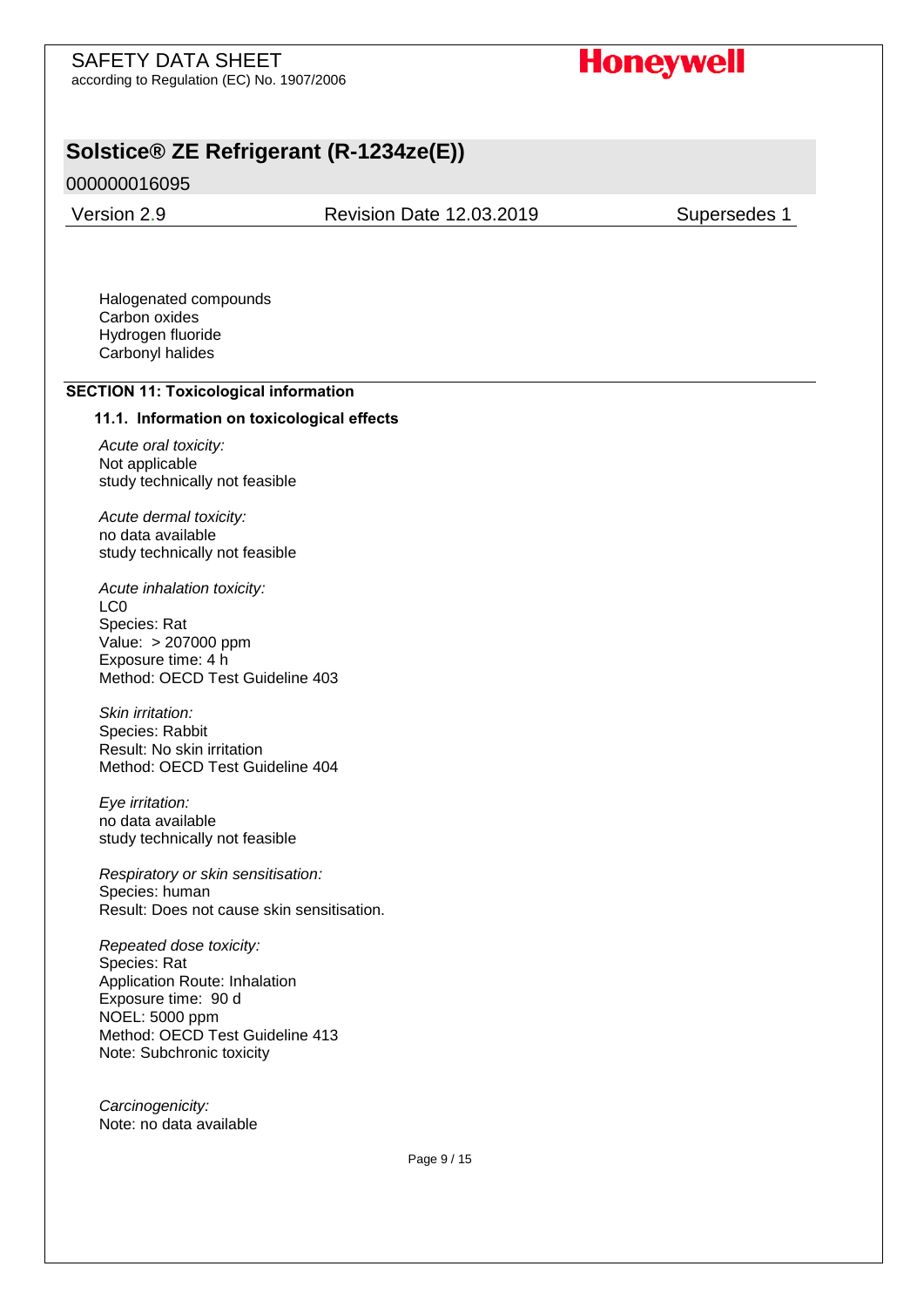# **Solstice® ZE Refrigerant (R-1234ze(E))**

000000016095

Version 2.9 Revision Date 12.03.2019 Supersedes 1

*Germ cell mutagenicity:*  Test Method: Chromosome aberration test in vitro Cell type: Human lymphocytes Result: negative Method: OECD Test Guideline 473

Test Method: Ames test Result: negative

Test Method: Mutagenicity (in vivo mammalian bone-marrow cytogenetic test, chromosomal analysis) Species: Mouse Cell type: Micronucleus Application Route: Inhalation Method: OECD Test Guideline 474 Result: negative

*Reproductive toxicity:*  Test Type: Two-generation study Method: OECD Test Guideline 416 Species: Rat Route of Application: Inhalation General Toxicity - Parent: NOEL: > 20.000 ppm General Toxicity F1: NOEL: > 20.000 ppm

Method: OECD Test Guideline 414 Species: Rat Route of Application: Inhalation General Toxicity Maternal: NOEC: 15.000 ppm Developmental Toxicity: NOAEC: 15.000 ppm

*Aspiration hazard:* no data available

*Other information:*  Cardiac Sensitization (dog): No effects

#### **SECTION 12: Ecological information**

#### **12.1. Toxicity**

*Toxicity to fish:*  LC0 static test Species: Cyprinus carpio (Carp) Value: > 117 mg/l Exposure time: 96 h Method: OECD Test Guideline 203

Page 10 / 15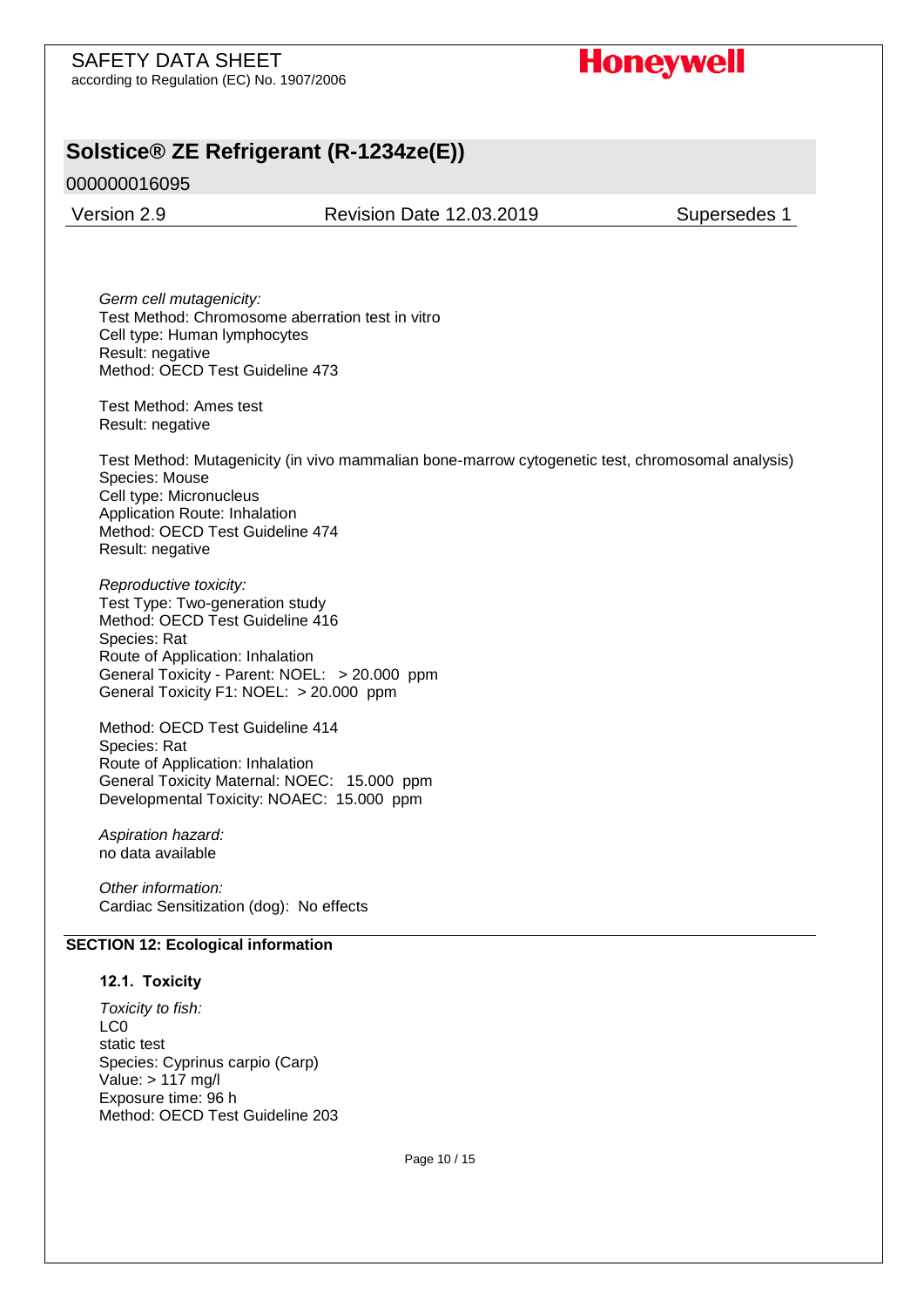# SAFETY DATA SHEET

according to Regulation (EC) No. 1907/2006

# **Honeywell**

# **Solstice® ZE Refrigerant (R-1234ze(E))**

# 000000016095

Version 2.9 Revision Date 12.03.2019 Supersedes 1

*Toxicity to aquatic plants:*  NOEC Growth rate Species: Algae Value: > 170 mg/l Exposure time: 72 h Method: OECD Test Guideline 201

NOEC Biomass Species: Algae Value: > 170 mg/l Exposure time: 72 h Method: OECD Test Guideline 201

*Toxicity to aquatic invertebrates:*  EC50 static test Species: Daphnia magna (Water flea) Value: > 160 mg/l Exposure time: 48 h Method: OECD Test Guideline 202

## **12.2. Persistence and degradability**

*Biodegradability*: aerobic Result: Not readily biodegradable.

## **12.3. Bioaccumulative potential**

No bioaccumulation is to be expected (log Pow  $\leq$  = 4).

## **12.4. Mobility in soil**

no data available

#### **12.5. Results of PBT and vPvB assessment**

no data available

#### **12.6. Other adverse effects**

no data available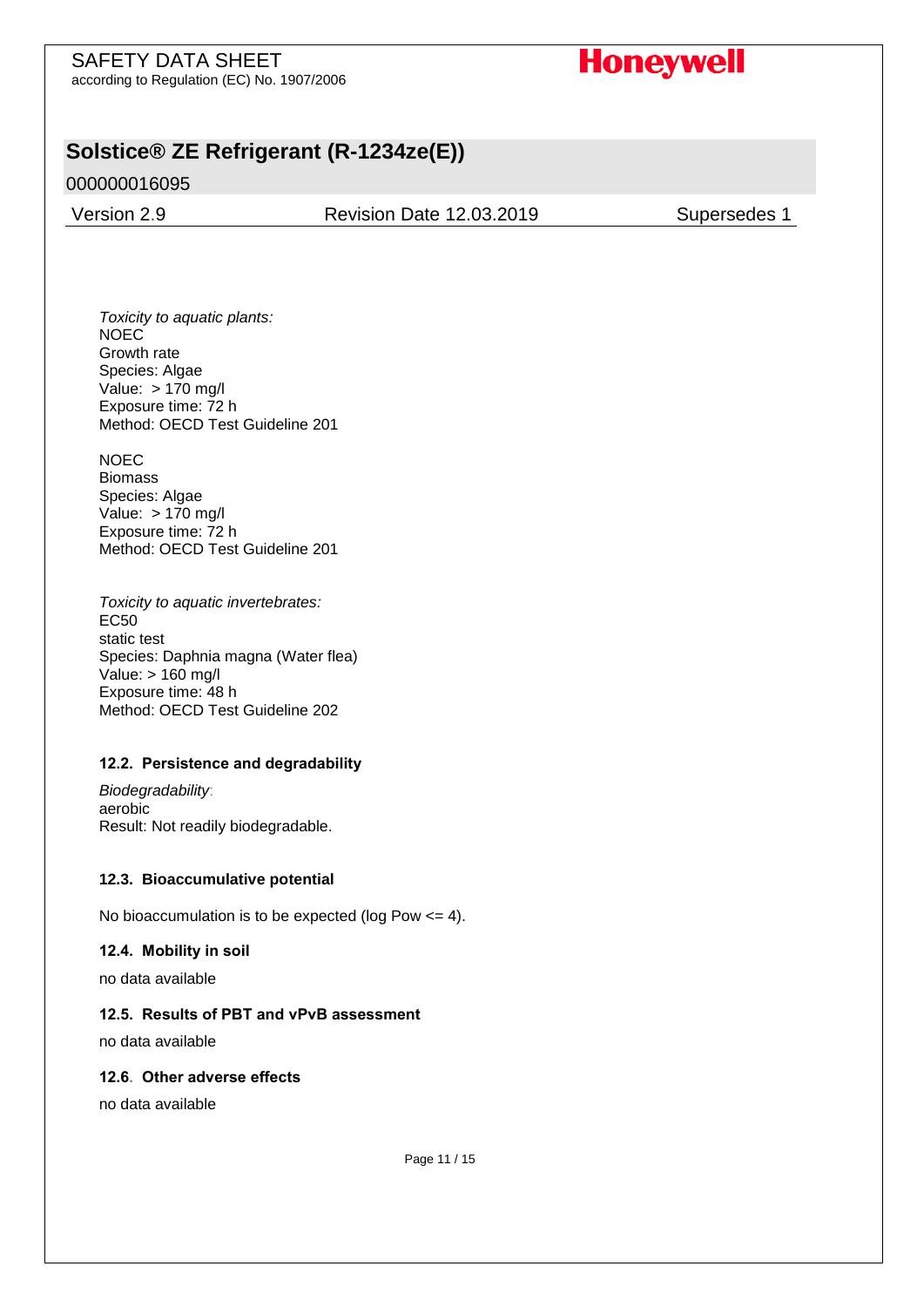# SAFETY DATA SHEET

according to Regulation (EC) No. 1907/2006

# **Honeywell**

# **Solstice® ZE Refrigerant (R-1234ze(E))**

# 000000016095

Version 2.9 Revision Date 12.03.2019 Supersedes 1

# **SECTION 13: Disposal considerations**

#### **13.1. Waste treatment methods**

*Product:* 

Dispose according to legal requirements. Contact manufacturer.

*Packaging:*  Legal requirements are to be considered in regard of reuse or disposal of used packaging materials

*Further information:*  Provisions relating to waste: EC Directive 2006/12/EC; 2008/98/EEC Regulation No. 1013/2006

For personal protection see section 8.

#### **SECTION 14: Transport information**

| <b>ADR/RID</b>                                              |   |                                                                |
|-------------------------------------------------------------|---|----------------------------------------------------------------|
| <b>UN Number</b>                                            |   | 3163                                                           |
| Description of the goods                                    |   | LIQUEFIED GAS, N.O.S.<br>(TRANS-1,3,3,3-TETRAFLUOROPROP-1-ENE) |
| Class                                                       |   | 2                                                              |
| <b>Classification Code</b>                                  |   | : $2A$                                                         |
| Hazard Identification<br>Number                             |   | 20                                                             |
| ADR/RID-Labels                                              |   | 2.2                                                            |
| Environmentally hazardous                                   |   | no                                                             |
|                                                             |   |                                                                |
| <b>IATA</b><br><b>UN Number</b><br>Description of the goods |   | 3163<br>Liquefied gas, n.o.s.                                  |
|                                                             |   | (trans-1,3,3,3-Tetrafluoroprop-1-ene)                          |
| Class                                                       |   | 2.2                                                            |
| <b>Hazard Labels</b>                                        |   | 2.2                                                            |
| <b>IMDG</b>                                                 |   |                                                                |
| <b>UN Number</b>                                            |   | 3163                                                           |
| Description of the goods                                    | ÷ | LIQUEFIED GAS, N.O.S.                                          |
|                                                             |   | (TRANS-1,3,3,3-TETRAFLUOROPROP-1-ENE)                          |
| Class                                                       |   | 2.2                                                            |
| <b>Hazard Labels</b>                                        |   | 2.2                                                            |
| <b>EmS Number</b>                                           |   | $F-C, S-V$                                                     |
| Marine pollutant                                            |   | no                                                             |
|                                                             |   |                                                                |

Page 12 / 15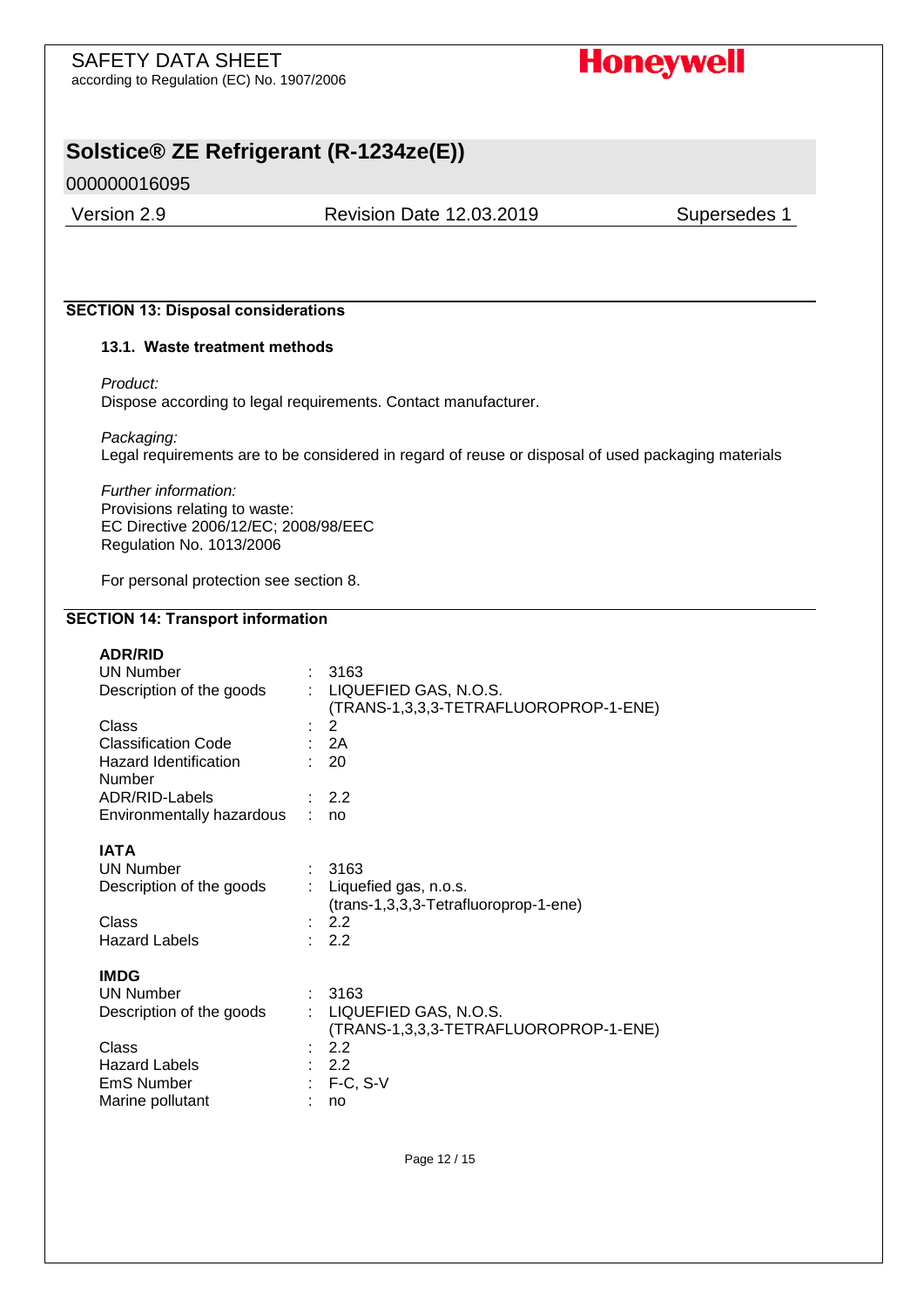# **Honeywell**

# **Solstice® ZE Refrigerant (R-1234ze(E))**

000000016095

Version 2.9 Revision Date 12.03.2019 Supersedes 1

## **SECTION 15: Regulatory information**

**15.1 Safety, health and environmental regulations/legislation specific for the substance or mixture**

#### **Poison Control Center**

| Country         | <b>Phone Number</b>          | Country            | <b>Phone Number</b>                         |
|-----------------|------------------------------|--------------------|---------------------------------------------|
| Austria         | +4314064343                  | Liechtenstein      | no data available                           |
| Belgium         | 070 245245                   | Lithuania          | +370532362052                               |
| <b>Bulgaria</b> | (+)35929154233               | Luxembourg         | 070245245; (+352)80002-5500                 |
| Croatia         | (+3851)23-48-342             | Malta              | no data available                           |
| Cyprus          | no data available            | <b>Netherlands</b> | 030-2748888                                 |
| Czech Republic  | +420224919293; +420224915402 | Norway             | 22591300                                    |
| Denmark         | 82121212                     | Poland             | no data available                           |
| Estonia         | 16662; (+372)6269390         | Portugal           | 808250143                                   |
| Finland         | 9471977                      | Romania            | no data available                           |
| France          | +33(0)145425959              | Slovakia (NTIC)    | +421 2 54 774 166                           |
| Greece          | no data available            | Slovenia           | no data available                           |
| Hungary         | (+36-80)201-199              | Spain              | +34915620420                                |
| Iceland         | 5432222                      | Sweden             | 112 (begär<br>Giftinformation);+46104566786 |
| Ireland         | +353(1)8092166               | Switzerland        | 145                                         |
| Italy           | +39 0649906140               | United Kingdom     | no data available                           |
|                 | Berlin: 030/19240            |                    |                                             |
|                 | Bonn: 0228/19240             |                    |                                             |
|                 | Erfurt: 0361/730730          |                    |                                             |
|                 | Freiburg: 0761/19240         |                    |                                             |
| Germany         | Göttingen: 0551/19240        |                    |                                             |
|                 | Homburg: 06841/19240         |                    |                                             |
|                 | Mainz: 06131/19240           |                    |                                             |
|                 | Munich: 089/19240            |                    |                                             |
| Latvia          | +37167042473                 |                    |                                             |

| Country         | <b>Phone Number</b>                         |
|-----------------|---------------------------------------------|
| Liechtenstein   | no data available                           |
| Lithuania       | +370532362052                               |
| Luxembourg      | 070245245; (+352)80002-5500                 |
| Malta           | no data available                           |
| Netherlands     | 030-2748888                                 |
| Norway          | 22591300                                    |
| Poland          | no data available                           |
| Portugal        | 808250143                                   |
| Romania         | no data available                           |
| Slovakia (NTIC) | +421 2 54 774 166                           |
| Slovenia        | no data available                           |
| Spain           | +34915620420                                |
| Sweden          | 112 (begär<br>Giftinformation);+46104566786 |
| Switzerland     | 145                                         |
| United Kingdom  | no data available                           |

#### **Other inventory information**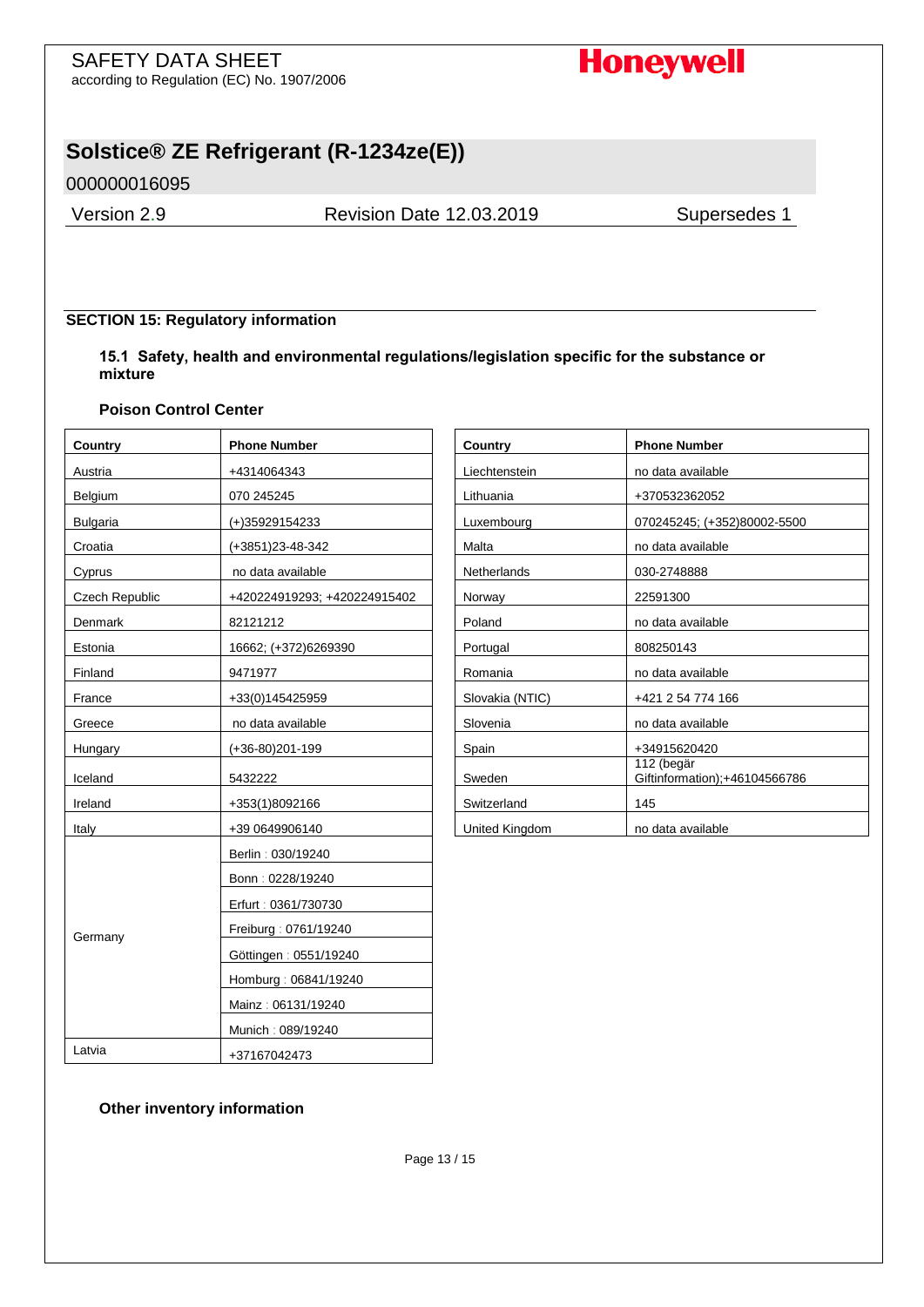# **Honeywell**

# **Solstice® ZE Refrigerant (R-1234ze(E))**

000000016095

Version 2.9 Revision Date 12.03.2019 Supersedes 1

US. Toxic Substances Control Act On TSCA Inventory

Australia. Industrial Chemical (Notification and Assessment) Act On the inventory, or in compliance with the inventory

Canada. Canadian Environmental Protection Act (CEPA). Domestic Substances List (DSL) All components of this product are on the Canadian DSL

Japan. Kashin-Hou Law List On the inventory, or in compliance with the inventory

Korea. Existing Chemicals Inventory (KECI) On the inventory, or in compliance with the inventory

Philippines. The Toxic Substances and Hazardous and Nuclear Waste Control Act Not in compliance with the inventory

China. Inventory of Existing Chemical Substances On the inventory, or in compliance with the inventory

New Zealand. Inventory of Chemicals (NZIoC), as published by ERMA New Zealand On the inventory, or in compliance with the inventory

#### **15.2 Chemical safety assessment**

A chemical safety assessment has been carried out. In accordance to the article 14(4) of the REACH regulation (EC) No. 1907/2006, exposure estimation and risk characterization is not required.

#### **SECTION 16: Other information**

#### **Text of H-statements referred to under heading 3**

trans-1,3,3,3-Tetrafluoroprop-1 ene

Contains gas under pressure; may explode if heated.

#### **Further information**

All directives and regulations refer to amended versions. Vertical lines in the left hand margin indicate a relevant amendment from the previous version.

Page 14 / 15 Abbreviations: EC European Community CAS Chemical Abstracts Service DNEL Derived no effect level PNEC Predicted no effect level vPvB Very persistent and very biaccumulative substance